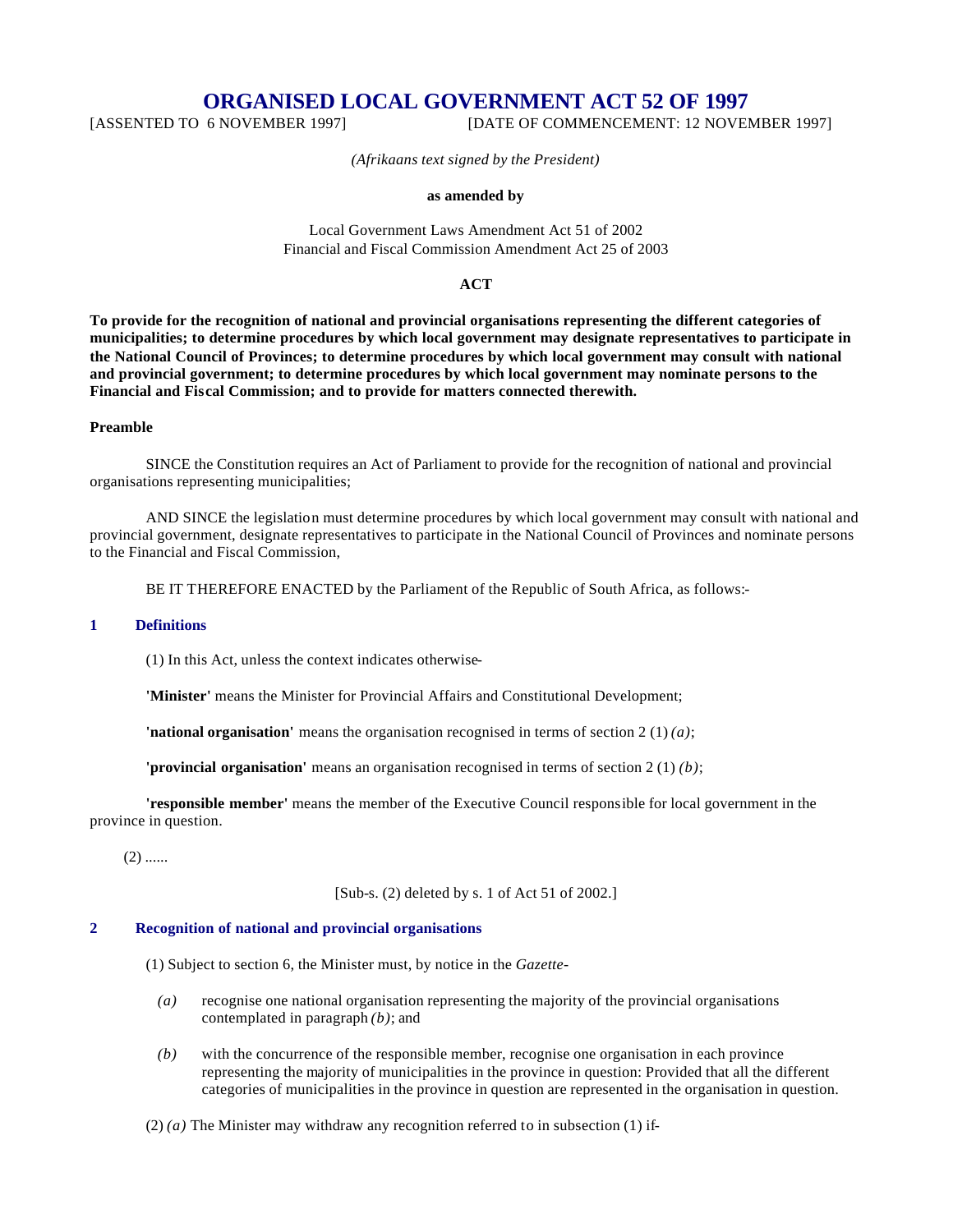- (i) the organisation ceases to represent the organisations or municipalities as contemplated in subsection (1) or ceases to comply with any of the criteria contemplated in section 6; and
- (ii) the Minister gives the organisation in question 30 days notice of the intended withdrawal.

 $(b)$  If the Minister withdraws the recognition of an organisation contemplated in subsection  $(1)$   $(b)$ , he or she must act with the concurrence of the responsible member.

#### **3 Designation of representatives to participate in National Council of Provinces**

(1) Each provincial organisation may nominate not more than six members of municipal councils in writing for designation as representatives to participate in the proceedings of the National Council of Provinces.

(2) *(a)* The national organisation must in accordance with criteria determined by it, when necessary, designate not more than 10 persons from the nominees contemplated in subsection (1) as representatives to participate in the proceedings of the National Council of Provinces.

*(b)* The national organisation may assign the duty to so designate representatives to the head of its administration.

(3) Every designation made in terms of subsection (2) must be communicated to the Secretary of the National Council of Provinces by the head of the administration of the national organisation.

(4) Such communication must be in writing, which may include electronically transmitted print, and must indicate the period or purpose for which the designation is made.

(5) Whenever a vacancy occurs in the number of persons contemplated in subsection (1), the provincial organisation concerned may nominate another person in writing to fill the vacancy.

## **4 Consultation procedure**

(1) Consultation between the national organisation and the national and a provincial government takes place at a meeting convened by the Minister.

(2) The Minister may invite any of the provincial organisations to the meeting contemplated in subsection (1).

(3) Despite subsection (1), the national organisation may at any time approach any Minister to consult with the national government.

(4) A provincial organisation may only consult the national government after consultation with the national organisation.

(5) Consultation between a provincial organisation and the provincial government in question takes place at a meeting convened by the responsible member.

(6) The responsible member may invite the national organisation or any other provincial organisation to the meeting contemplated in subsection (5).

(7) Despite subsection (5), a provincial organisation may at any time approach any member of the Executive Council of the province in question to consult with the provincial government.

(8) This section does not preclude consultation by organised local government with any other organ of state as defined in the Constitution.

### **5 Nomination of persons to Financial and Fiscal Commission**

(1) Whenever there is a vacancy on the Financial and Fiscal Commission in respect of members contemplated in section 5 (1) *(c)* of the Financial and Fiscal Commission Act, 1997 (Act 99 of 1997), the Minister, within 14 days of